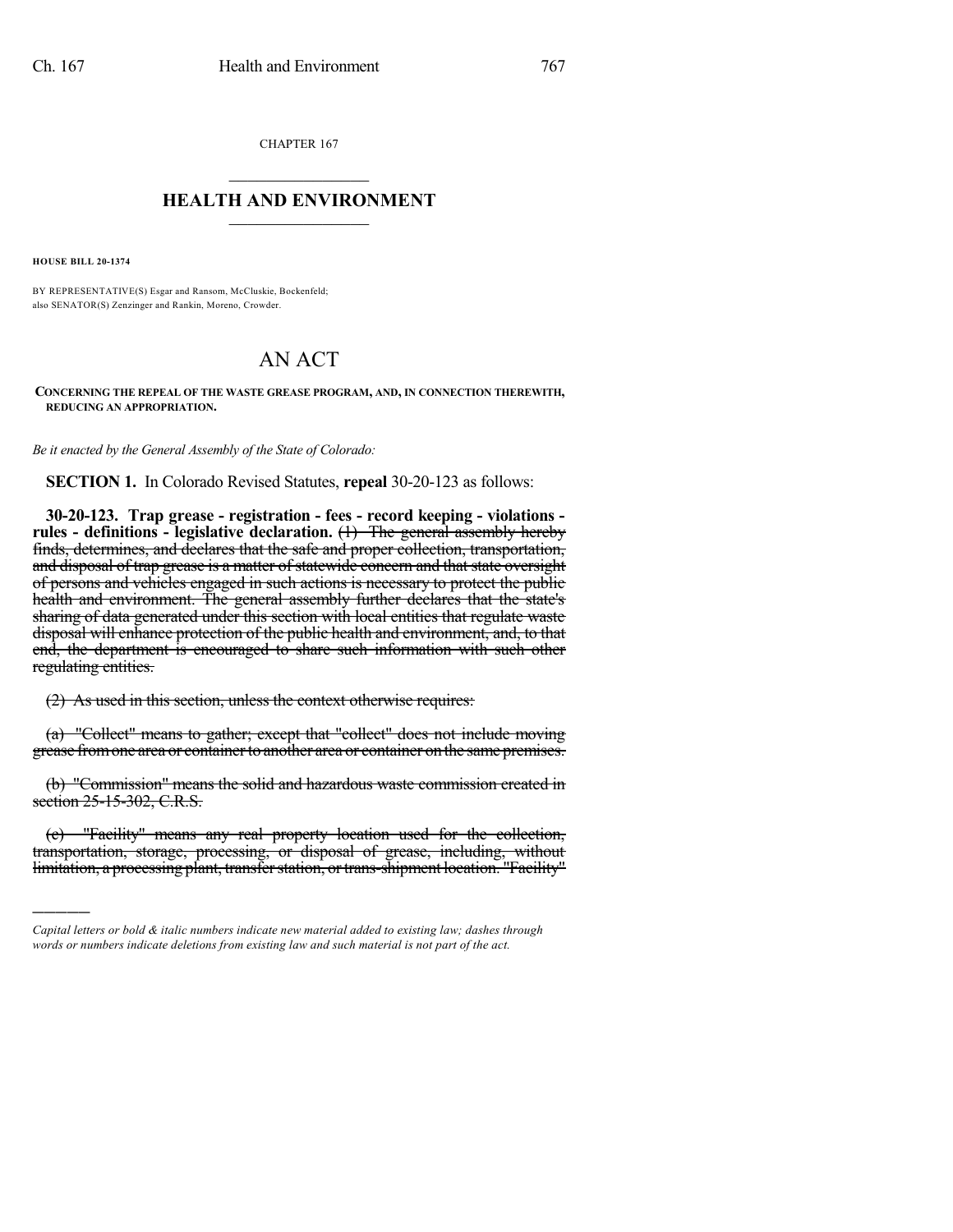does not include a domestic wastewater treatment works as defined in section 25-8-103, C.R.S., that processes waste grease as part of its operations that are regulated by the department pursuant to article 8 of title 25, C.R.S.

(d) "Grease" means trap grease in a quantity in excess of an amount determined by the commission by rule.

(e) "Manifest" means the document used for identifying the quantity, composition, origin, routing, and destination of grease during its transportation from the point of generation to the point of storage, treatment, or disposal.

(f) "Registrant" means a person registered under subsection (3) of this section.

(g) "Store" means to possess, impound, contain, or control grease; except that "store" does not apply to the temporary retention of grease on the premises where the grease was initially generated.

(h) "Transport" means to use a vehicle to haul, ship, carry, convey, or transfer grease from one place to another. "Transport" does not include moving grease generated on site into another on-site container, whether indoors or outdoors.

(i) "Trap grease" means the residual yellow grease, waste water, debris principally derived from food preparation or processing, or other waste, that is intercepted by and contained in grease traps or grease interceptors.

(j) "Yellow grease" means used cooking oil, spent shortenings, or any other inedible kitchen grease or waste vegetable oil produced by restaurant and food facilities.

(3) (a) **Registration.** (I) Except as otherwise provided in this section, on and after the date specified by rule of the commission pursuant to subparagraph (III) of  $\frac{1}{\text{paragnath}}$  (a) of subsection (9) of this section:

 $(A)$  No person shall collect, transport, store, process, or dispose of grease unless the person is validly registered with the department in accordance with this section and rules adopted by the commission under this section;

(B) No facility, including a transfer station, shall accept grease for processing, handling, or storage unless the facility is validly registered with the department in accordance with this section and rules adopted by the commission under this section and prominently displays a decal issued pursuant to paragraph (b) of this subsection  $(3)$ ; and

(C) No vehicle shall be used to transport grease unless the vehicle is validly registered with the department in accordance with thissection and rules adopted by the commission under this section and displays a decal issued under paragraph (b) of this subsection (3).

(II) A person registering a person, vehicle, or facility under this subsection (3) shall: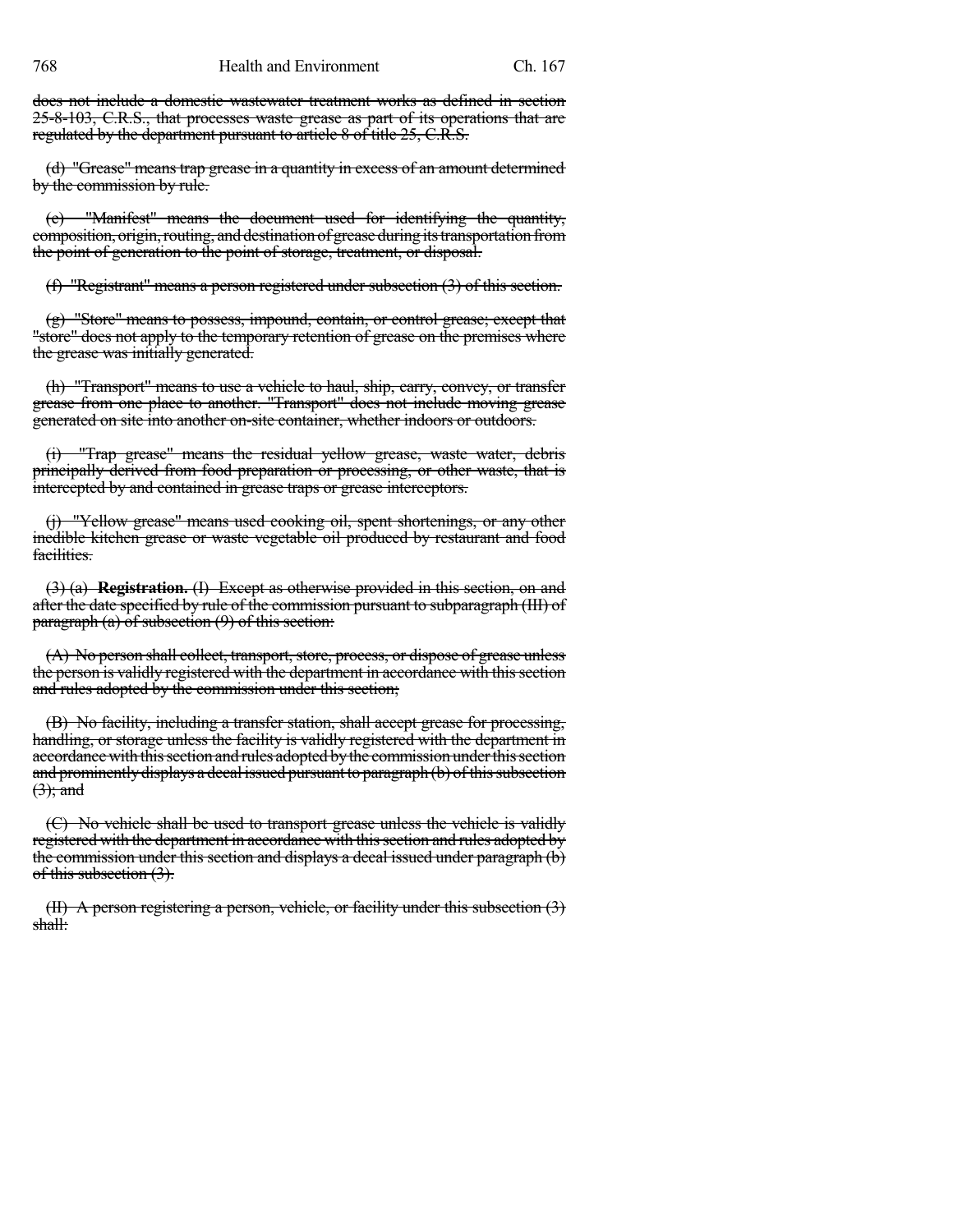(A) Submit to the department a registration application containing all the information required by the commission, in the form and manner specified by the commission;

(B) Pay an annual registration fee, in a reasonable amount to cover the direct and indirect costs incurred by the department in administering this section, as determined by rule of the commission in accordance with paragraph (a.5) of subsection  $(9)$  of this section; and

(C) Post, at the time of registration, a surety bond or other debt instrument or method of financial assurance, as determined by rule of the commission, with the department in an amount determined by the department to be reasonably sufficient to remediate any environmental or health harm caused by noncompliant disposal, dumping, or other release of grease.

(III) Each person, facility, and vehicle engaged in the collection, transportation, processing, storage, or disposal of grease shall be separately registered; except that, if a person so engaged employs another person to collect, transport, process, store, or dispose of grease, the individual so employed is not required to be separately registered.

(IV) Upon receiving the application, fee, and bond or other instrument of financial assurance required under subparagraph (II) of this paragraph (a), the department shall register the person, facility, or vehicle. At that time, the department shall provide to the registrant any necessary decals as described under paragraph (b) of this subsection (3).

(b) **Decals.** (I) Upon registration of a facility or vehicle under paragraph (a) of this subsection (3), the department shall issue to the registrant decals necessary to comply with this subsection (3), which the registrant shall promptly affix to the registered facility or vehicle.

(II) Decalsshall be valid for a period determined by the commission by rule, not to exceed five years. A decal issued pursuant to this section shall contain the information required by rule promulgated by the commission, including at least an expiration date and the decal number.

(c) **Uniform manifests.** (I) No registrant shall accept grease for transportation unless the registrant has completely filled out a uniform manifest on a form established or approved by the department and containing the information specified by rule promulgated by the commission, including at least the following:

(A) The manifest number;

(B) The decal number of the registered vehicle used to transport the grease;

(C) The registrant's signature under penalty of perjury, name, address, telephone number, and registration number;

(D) The current date; the facility registration number, name, address, and telephone number of the source of the grease; and the facility registration number,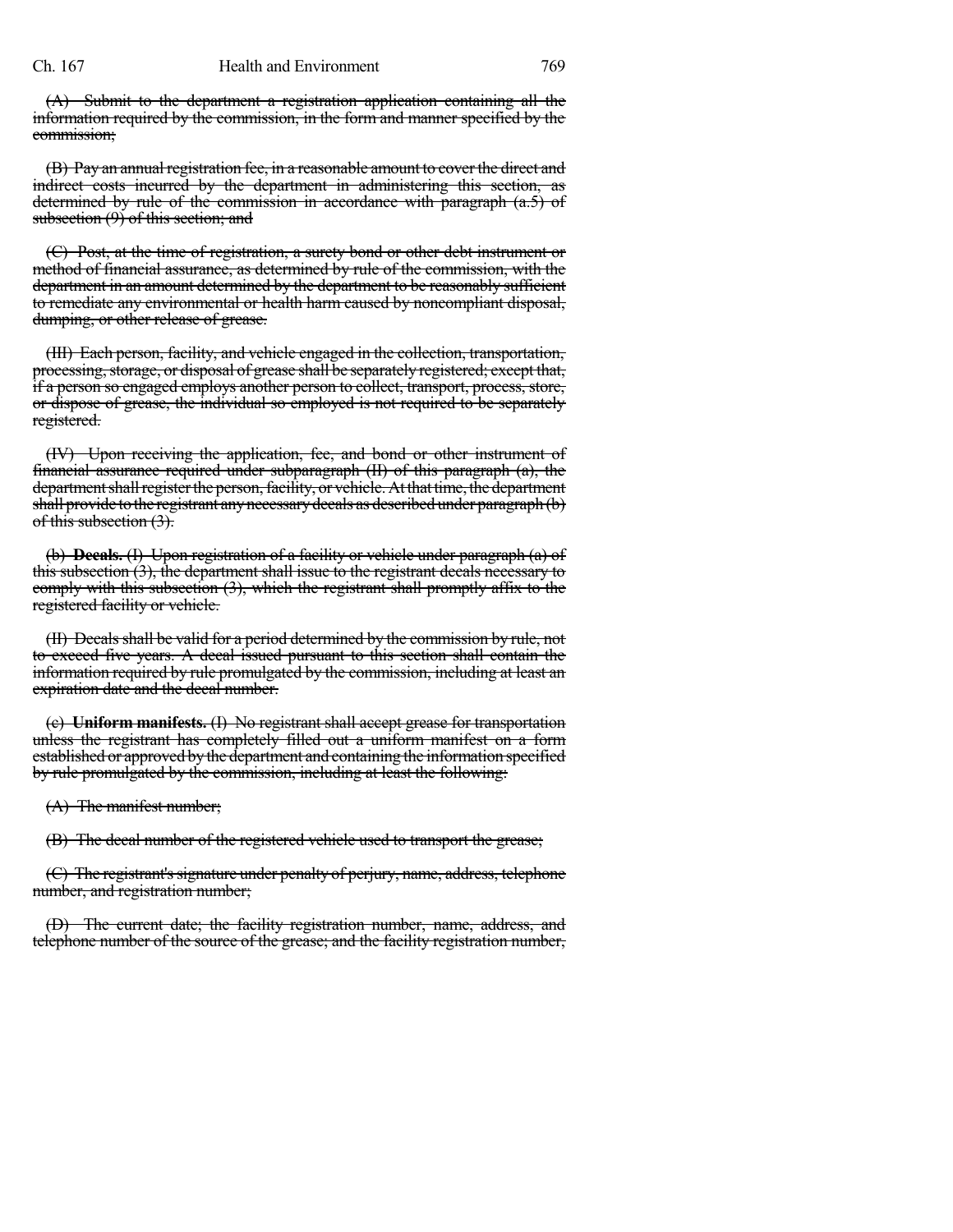name, address, and telephone number of the facility to which the grease will be transported; and

(E) The amount of grease in the load.

(II) The registrant transporting the grease shall retain one copy of the manifest and shall provide one copy of the manifest to the source of the grease and the registered facility to which the grease is transported.

(III) The registrant transporting the grease and the registered facility to which the grease is transported shall each keep a copy of the manifest for at least three years after the date stated on the manifest.

(IV) The uniform manifest required under this section shall be available from the department's website in such a manner that enables a person to either print a hard copy of the manifest or complete, store, and submit the manifest electronically. A uniform manifest shall be maintained using the same medium in which it was filled out and in accordance with this section and rules promulgated by the commission.

(4) A registrant shall keep and maintain, for at least two calendar years, certain records as prescribed by the commission, including manifests pursuant to paragraph (c) of subsection (3) of this section. The records shall be made available to the department for inspection upon request.

(5) A registrant shall submit, on or before a date specified by rule of the commission, an annual report to the department regarding the registrant's collection, transportation, storage, processing, or disposal of grease. The information required in the report shall be specified by rule of the commission. The department shall keep confidential volumetric and proprietary information contained in the report.

(6) A person arranging for the transportation or disposal of grease shall not contract with, engage, employ, or otherwise use a person other than a registrant for such purposes.

 $(7)$  (a) (I) Except as provided in subparagraph (II) of this paragraph (a), a person collecting or transporting grease for personal use shall comply with this subsection  $(7)$ .

(II) A person collecting, transporting, using, or storing grease for conversion to, and use by the person as, biofuel is exempt from paragraphs (b) and (c) of this subsection  $(7)$ .

(b) As used in this subsection  $(7)$ , "personal use" means that the person collecting or transporting the grease intends to use the grease, and that such grease is limited to:

(I) The transportation of at least a minimumquantity of grease, as determined by rule of the commission, and no more than fifty-five gallons of grease at a time; and

(II) The possession of at least a minimum quantity of grease, as determined by rule of the commission, and no more than one hundred sixty-five gallons of grease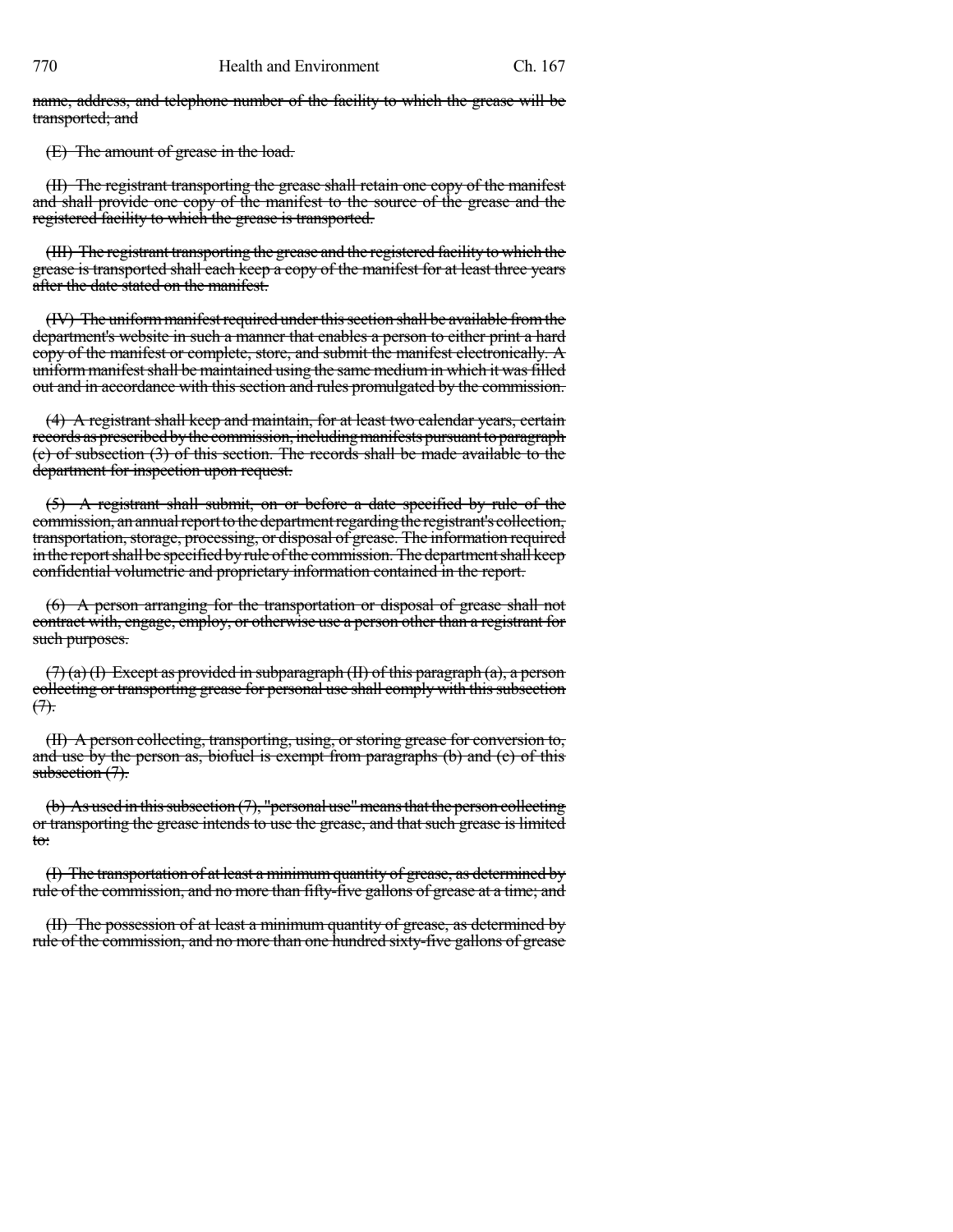at a time, which amount includes the quantity of grease being transported under subparagraph (I) of this paragraph (b).

(c) On and after the date specified in subparagraph (III) of paragraph (a) of  $subsection (9)$  of this section, a person collecting or transporting grease for personal use shall register annually with the department as a personal user. The registration shall include identification of any vehicles or physical locations involved in the personal use. A person registering under this section shall pay a fee, in an amount sufficient to recover the direct and indirect costs of administering this section as determined by the commission in accordance with paragraph  $(a.5)$  of subsection  $(9)$ of this section, at the time of registration.

(d) A person collecting or transporting grease under this subsection  $(7)$  shall not:

(I) Barter, trade, or sell any portion of the grease to any person; or

(II) Take any grease from any container owned by a registrant without the registrant's written permission.

(8) All fees collected pursuant to this section shall be transmitted to the state treasurer, who shall credit the same to the solid waste management fund created in section 30-20-118.

 $(9)$ (a) By December 31, 2011, the commission shall promulgate reasonable rules to implement and administer this section, including rules specifying:

(I) Appropriate methods to collect, transport, store, process, and dispose of grease;

(II) The minimum amount of grease, the collection or transportation of which requires a person to register as a personal user under subsection  $(7)$  of this section; and

(III) The date by which persons engaged in collecting, transporting, or disposing of grease must be registered under subsection  $(3)$  or  $(7)$  of this section, which date shall be ninety days after the date that the rules are adopted.

 $(a.5)$  The fee amounts established by the commission under this section shall not exceed:

(I) One thousand one hundred forty dollars per nonvehicle registrant;

(II) Five hundred seventy dollars per vehicle; and

(III) Ninety-six dollars per person registering as a personal user under subsection (7) of this section.

(b) The commission may promulgate rules periodically as it deems necessary or convenient for the administration of this section.

(10) Nothing in this section shall be construed to require registration by any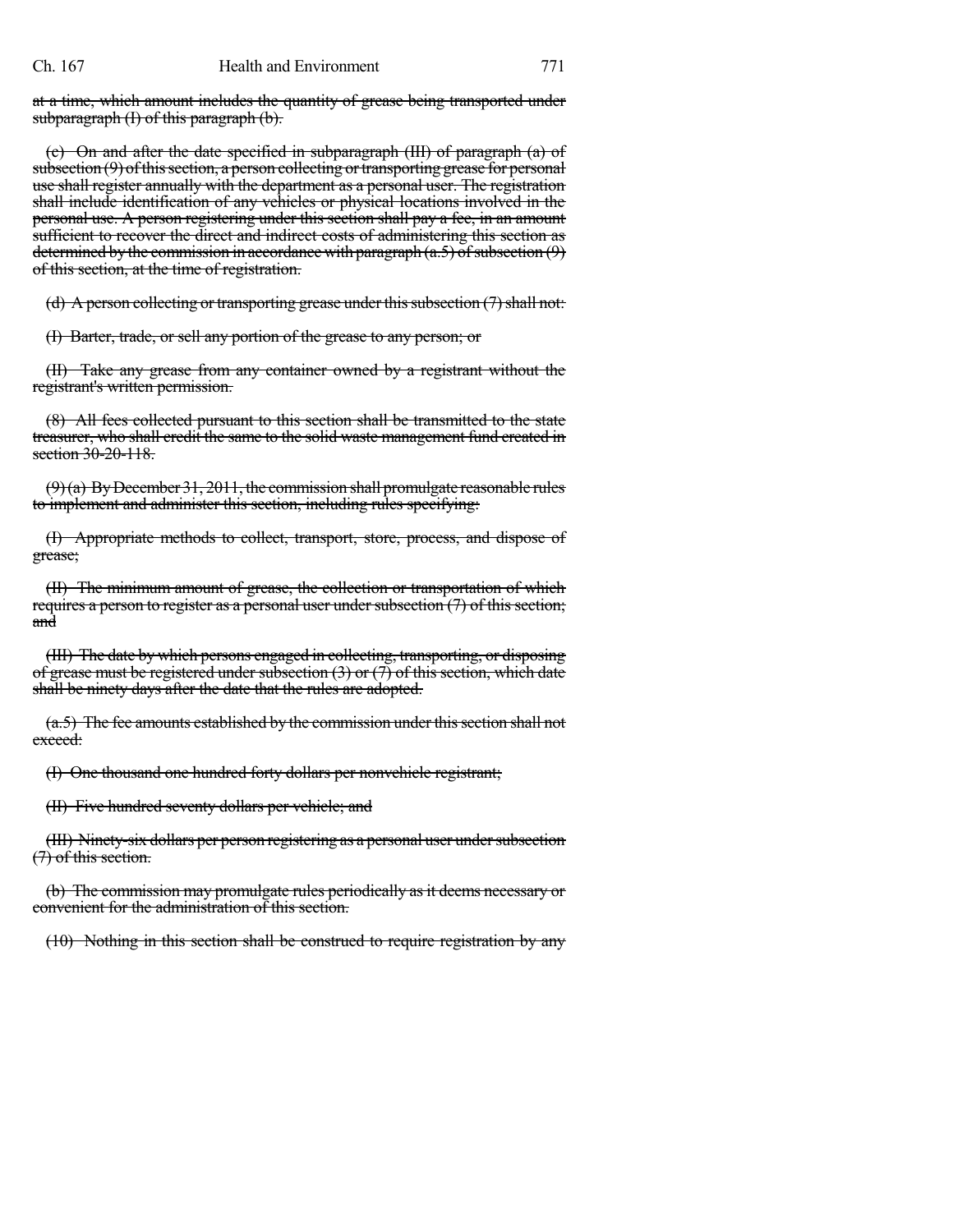person who is neither engaged in the business of, nor otherwise knowingly, collecting, transporting, or disposing of grease. However, if a solid waste hauler discovers grease that the hauler reasonably believes is in a quantity regulated by the department, the hauler shall immediately notify the department. The department shall then determine whether the hauler is required to register under this section in order to collect, transport, or dispose of the grease.

 $(11)$  The department may make the data it collects under this section available to regulating entities.

(12) (a) A person may store on the person's property grease that the person intends to use.

(b) Notwithstanding any provision of law to the contrary, the department has exclusive authority to regulate the storage of grease.

(13) The department is not authorized to regulate any yellow grease that is not intercepted by and contained in grease traps or grease interceptors.

**SECTION 2.** In Colorado Revised Statutes, 30-20-113, **repeal**(1)(d) as follows:

**30-20-113. Inspection - enforcement - nuisances - violations - civil penalty.** (1) A person shall not:

(d) Collect, transport, store, process, or dispose of trap grease in any manner that violates section 30-20-123 or any rule promulgated pursuant thereto;

**SECTION 3.** In Colorado Revised Statutes, 30-20-118, **amend** (1) as follows:

**30-20-118. Solid waste management fund - created.** (1) There is hereby created in the state treasury a fund to be known as the solid waste management fund, which shall consist of moneys CONSISTS OF MONEY collected pursuant to sections 30-20-103.7 AND 30-20-109. and 30-20-123, as well as that portion of the fee designated for solid waste management under section 25-16-104.5 (2), C.R.S. Such moneys THE MONEY shall be appropriated annually to the department by the general assembly. Except as provided in section 25-15-314, C.R.S., the moneys THE MONEY in the solid waste management fund shall not be credited or transferred to the general fund or any other fund of the state.

**SECTION 4. Appropriation - adjustments to 2020 long bill.** To implement this act, the cash funds appropriation from the solid waste management fund created in section 30-20-118 (1), C.R.S., made in the annual general appropriation act for the 2020-21 state fiscal year to the department of public health and environment for use by the solid waste control program is decreased by \$100,890, and the related FTE is decreased by 0.7 FTE.

**SECTION 5. Effective date.** This act takes effect July 1, 2020.